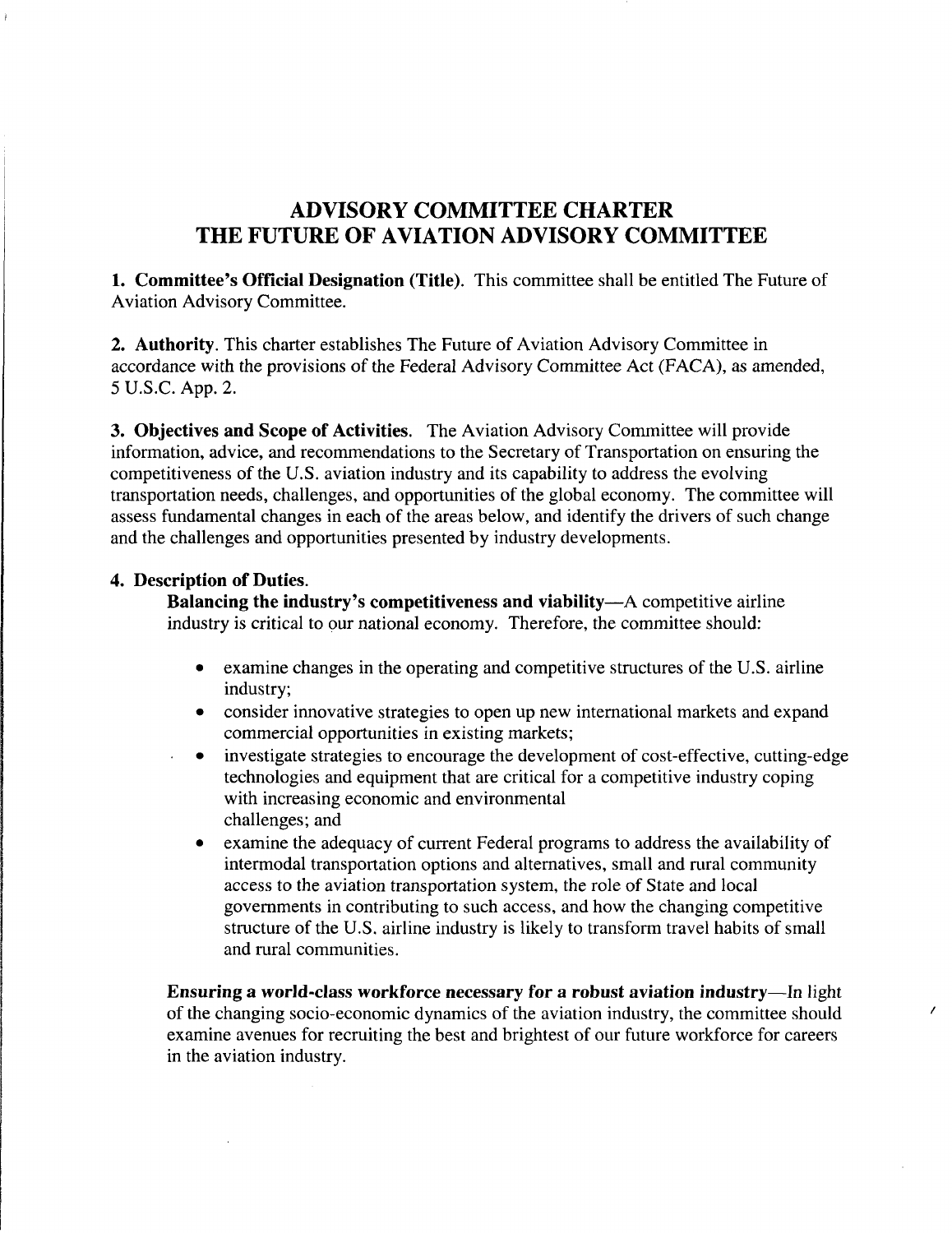Securing stable and sufficient funding for our aviation systems—The importance of the aviation system for the Nation's economy requires state-of-the-art infrastructure. The committee should explore ways of augmenting funding systems to ensure the development, implementation, and maintenance of long term aviation investments.

Addressing environmental challenges and finding solutions—The aviation industry faces increasing environmental and energy challenges that require integrated solutions and strategies, which allow continued growth and economic vitality of the aviation sector. The committee should examine short-, medium-, and long-term steps and strategies that can be taken by aviation sector stakeholders and the Federal Government to reduce aviation's environmental footprint and foster efficiency gains and sustainable energy in cost-beneficial ways. It should also consider potential approaches to promote effective international action on these issues through the International Civil Aviation Organization (ICAO).

Ensuring safety in aviation—Future expected growth and increased complexity in the air transportation system creates new opportunities and challenges in the way the air transportation system manages safety. The committee should examine policies and practices that take a proactive approach in ensuring the aviation system continues to achieve a high level of safety.

5. Official to Whom this Committee Reports. This committee reports to the Secretary of Transportation.

6. Support. The Office of the Assistant Secretary for Aviation and International Affairs, with support by the Federal Aviation Administration, will provide administrative support for all meetings of the committee, subcommittees, and/or work groups and ensure that at least one agency representative is present for each meeting.

7. Estimated Annual Operating Costs and Staff Years. It is estimated that the annual operating costs is \$400,000. Approximately four person-years will be required to support the committee.

8. Designated Federal Officer. The Assistant Secretary for Aviation and International Affairs shall designate an agency representative to serve as the Designated Federal Officer for the Future of Aviation Advisory Committee.

1. The Designated Federal Officer shall approve the calling of the committee meetings and subcommittee meetings and develop and approve the agendas in consultation with the Secretary of Transportation.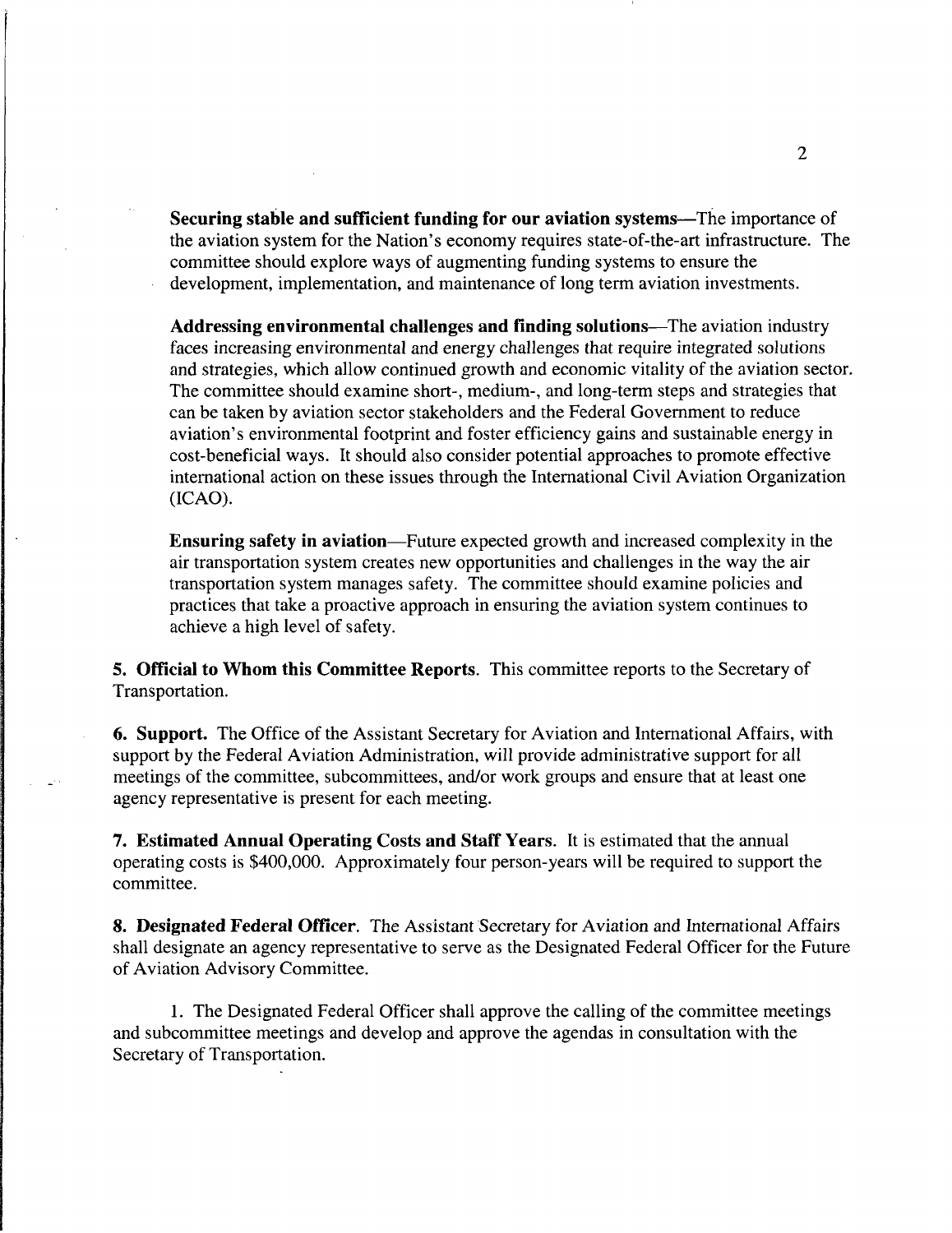2. The Designated Federal Officer must be present at each committee and subcommittee meeting and has the authority to adjourn a meeting whenever such action would be deemed to be in the public interest.

9. Estimated Number and Frequency of Meetings. The committee will meet at least four times over the year. Special meetings may be called as necessary. A notice of each meeting shall be published in the Federal Register at least 15 calendar days prior to the meeting. All meetings are open to the public, unless the Assistant Secretary for Aviation and International Affairs or the Designated Federal Officer closes the meeting in accordance with a secretarial determination under 41 CFR 102-3.155. Members of the public are invited to appear before or file statements with the committee.

10. Duration. This committee shall continue in operation for 1 year from the filing date of this charter.

11. Termination. This committee shall continue in operation for 1 year unless the Secretary of Transportation determines that the committee will be dissolved in less than that time.

## 12. Membership and Designation.

a. Oualification: Members of the committee will be representatives of the aviation community.

b. Estimated number of members: The committee will consist of approximately 19 voting members.

c. Selection of membership: Members will be selected to provide a balanced cross section of viewpoints in the aviation industry or related disciplines. The members will represent a variety of interests relating to the industry, including air carriers, airports, labor, manufacturers, finance and academia, consumer interests, and general aviation stakeholders. All members will be appointed by the Secretary of Transportation for the duration of the term. Replacement members may be appointed to serve out the remainder of a term. Members who are not Federal employees shall serve as representatives of their interests.

d. Committee officers: The Chairperson will be the Assistant Secretary for Aviation and International Affairs of the Department of Transportation. The Chairperson shall ensure adherence to the agenda and maintain order. If the Chairperson is absent, then the Designated Federal Officer shall perform the duties of the Chairperson.